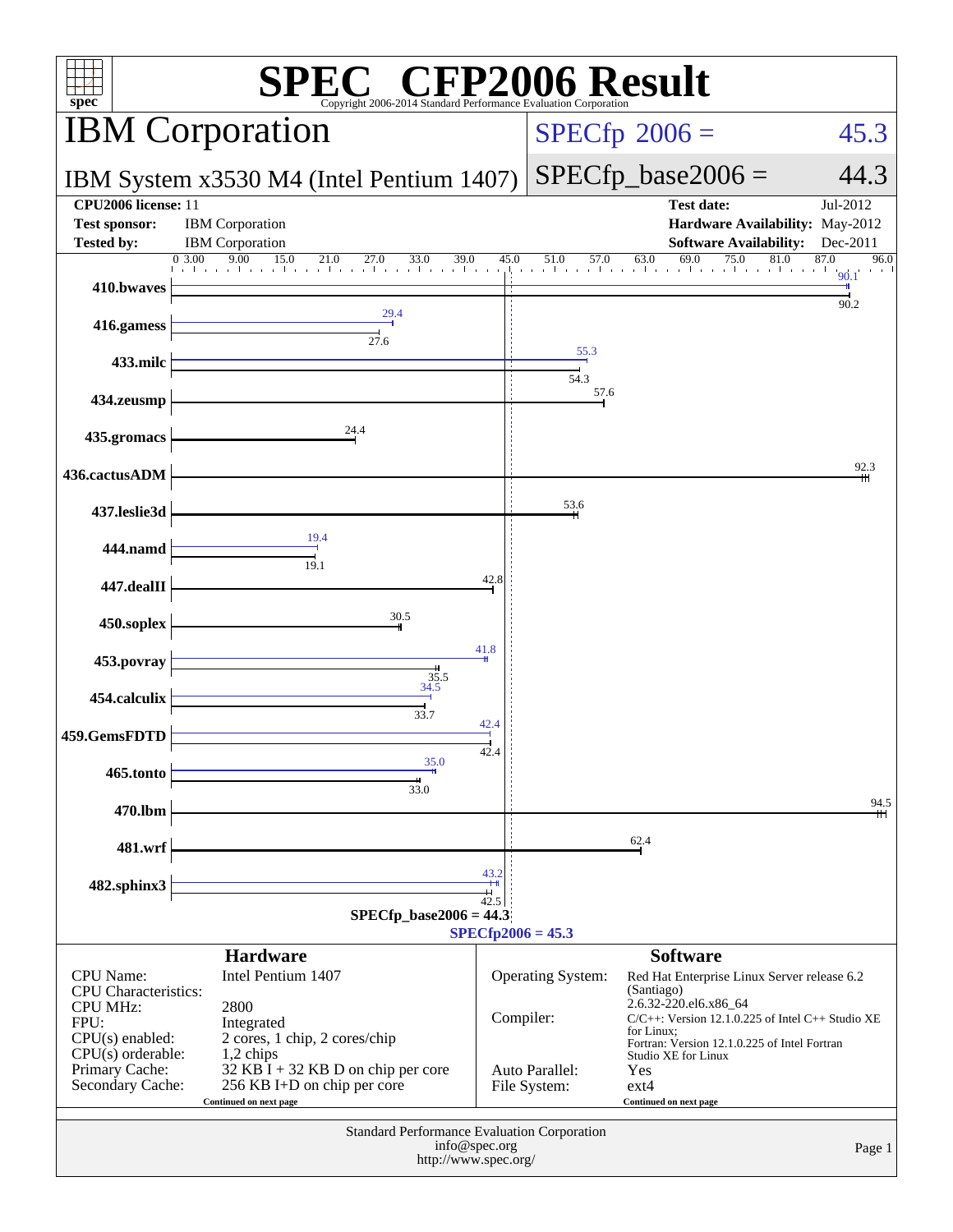

Results appear in the [order in which they were run.](http://www.spec.org/auto/cpu2006/Docs/result-fields.html#RunOrder) Bold underlined text [indicates a median measurement.](http://www.spec.org/auto/cpu2006/Docs/result-fields.html#Median)

#### **[Operating System Notes](http://www.spec.org/auto/cpu2006/Docs/result-fields.html#OperatingSystemNotes)**

Stack size set to unlimited using "ulimit -s unlimited"

#### **[Platform Notes](http://www.spec.org/auto/cpu2006/Docs/result-fields.html#PlatformNotes)**

 BIOS setting: Operating Mode set to Maximum Performance Sysinfo program /root/SPECcpu-v1.2/config/sysinfo.rev6800 \$Rev: 6800 \$ \$Date:: 2011-10-11 #\$ 6f2ebdff5032aaa42e583f96b07f99d3 running on localhost.localdomain Fri Jul 27 10:59:14 2012

 This section contains SUT (System Under Test) info as seen by some common utilities. To remove or add to this section, see: <http://www.spec.org/cpu2006/Docs/config.html#sysinfo>

Continued on next page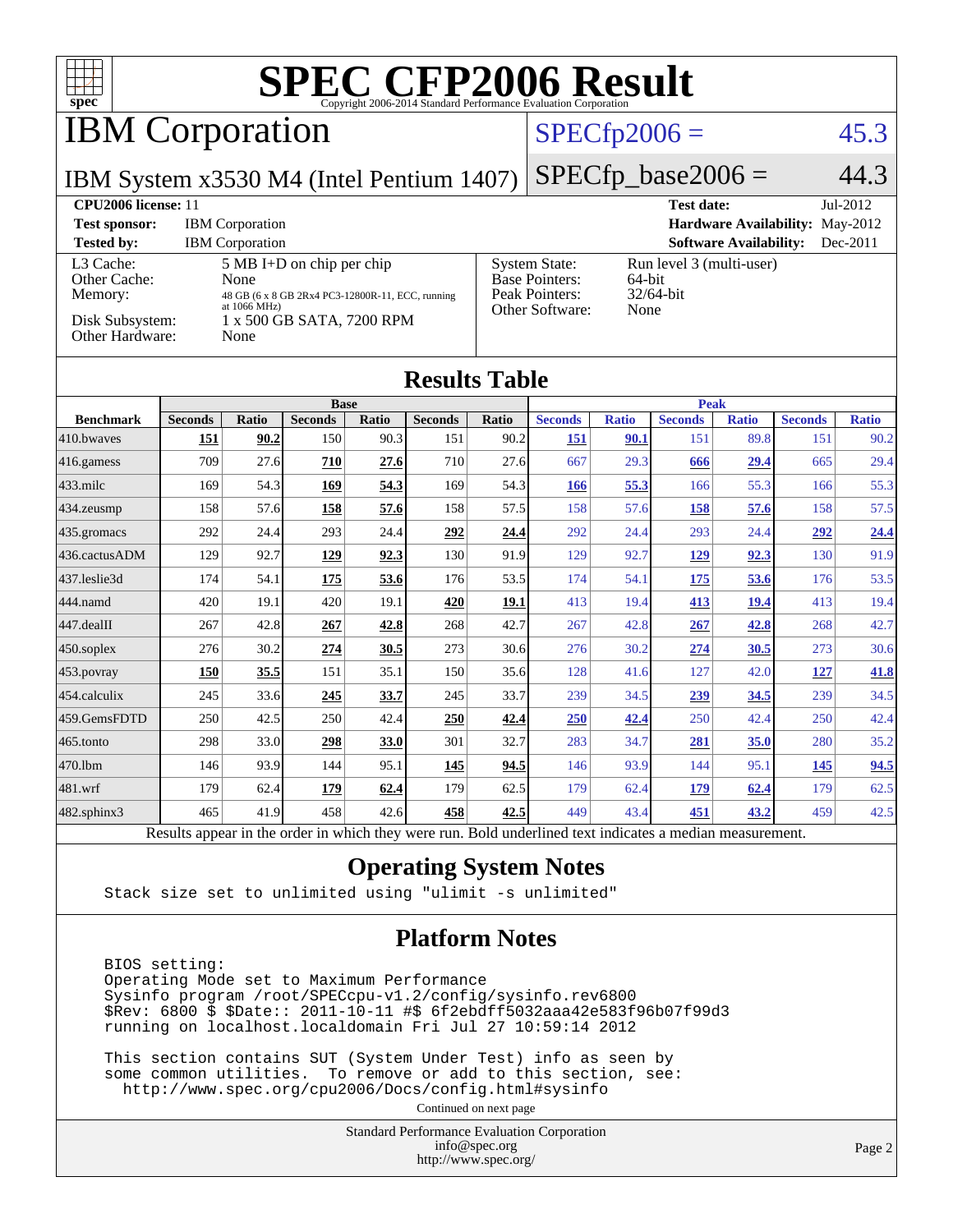| ¢<br>Ņ, | ċ | г |  |
|---------|---|---|--|

IBM Corporation

 $SPECfp2006 = 45.3$  $SPECfp2006 = 45.3$ 

IBM System x3530 M4 (Intel Pentium 1407)  $SPECTp\_base2006 = 44.3$ 

**[Test sponsor:](http://www.spec.org/auto/cpu2006/Docs/result-fields.html#Testsponsor)** IBM Corporation **[Hardware Availability:](http://www.spec.org/auto/cpu2006/Docs/result-fields.html#HardwareAvailability)** May-2012 **[Tested by:](http://www.spec.org/auto/cpu2006/Docs/result-fields.html#Testedby)** IBM Corporation **[Software Availability:](http://www.spec.org/auto/cpu2006/Docs/result-fields.html#SoftwareAvailability)** Dec-2011

**[CPU2006 license:](http://www.spec.org/auto/cpu2006/Docs/result-fields.html#CPU2006license)** 11 **[Test date:](http://www.spec.org/auto/cpu2006/Docs/result-fields.html#Testdate)** Jul-2012

#### **[Platform Notes \(Continued\)](http://www.spec.org/auto/cpu2006/Docs/result-fields.html#PlatformNotes)**

 From /proc/cpuinfo model name : Intel(R) Pentium(R) CPU 1407 @ 2.80GHz 1 "physical id"s (chips) 2 "processors" cores, siblings (Caution: counting these is hw and system dependent. The following excerpts from /proc/cpuinfo might not be reliable. Use with caution.) cpu cores : 2 siblings : 2 physical 0: cores 0 1 cache size : 5120 KB From /proc/meminfo<br>MemTotal: 49406052 kB HugePages\_Total: 0<br>Hugepagesize: 2048 kB Hugepagesize: /usr/bin/lsb\_release -d Red Hat Enterprise Linux Server release 6.2 (Santiago) From /etc/\*release\* /etc/\*version\* redhat-release: Red Hat Enterprise Linux Server release 6.2 (Santiago) system-release: Red Hat Enterprise Linux Server release 6.2 (Santiago) system-release-cpe: cpe:/o:redhat:enterprise\_linux:6server:ga:server uname -a: Linux localhost.localdomain 2.6.32-220.el6.x86\_64 #1 SMP Wed Nov 9 08:03:13 EST 2011 x86\_64 x86\_64 x86\_64 GNU/Linux run-level 3 Jul 26 16:24 SPEC is set to: /root/SPECcpu-v1.2<br>Filesystem Type Size Use Type Size Used Avail Use% Mounted on /dev/mapper/vg\_x3530m4-lv\_root ext4 133G 19G 108G 15% / Additional information from dmidecode: Memory: 6x Samsung M393B1K70DH0-CK0 8 GB 1066 MHz 2 rank (End of data from sysinfo program)

#### **[General Notes](http://www.spec.org/auto/cpu2006/Docs/result-fields.html#GeneralNotes)**

Environment variables set by runspec before the start of the run: KMP\_AFFINITY = "granularity=fine,compact,1,0" LD\_LIBRARY\_PATH = "/root/SPECcpu-v1.2/libs/32:/root/SPECcpu-v1.2/libs/64" OMP NUM THREADS = "2"

Binaries compiled on a system with 1x Core i7-860 CPU + 8GB

Continued on next page

Standard Performance Evaluation Corporation [info@spec.org](mailto:info@spec.org) <http://www.spec.org/>

Page 3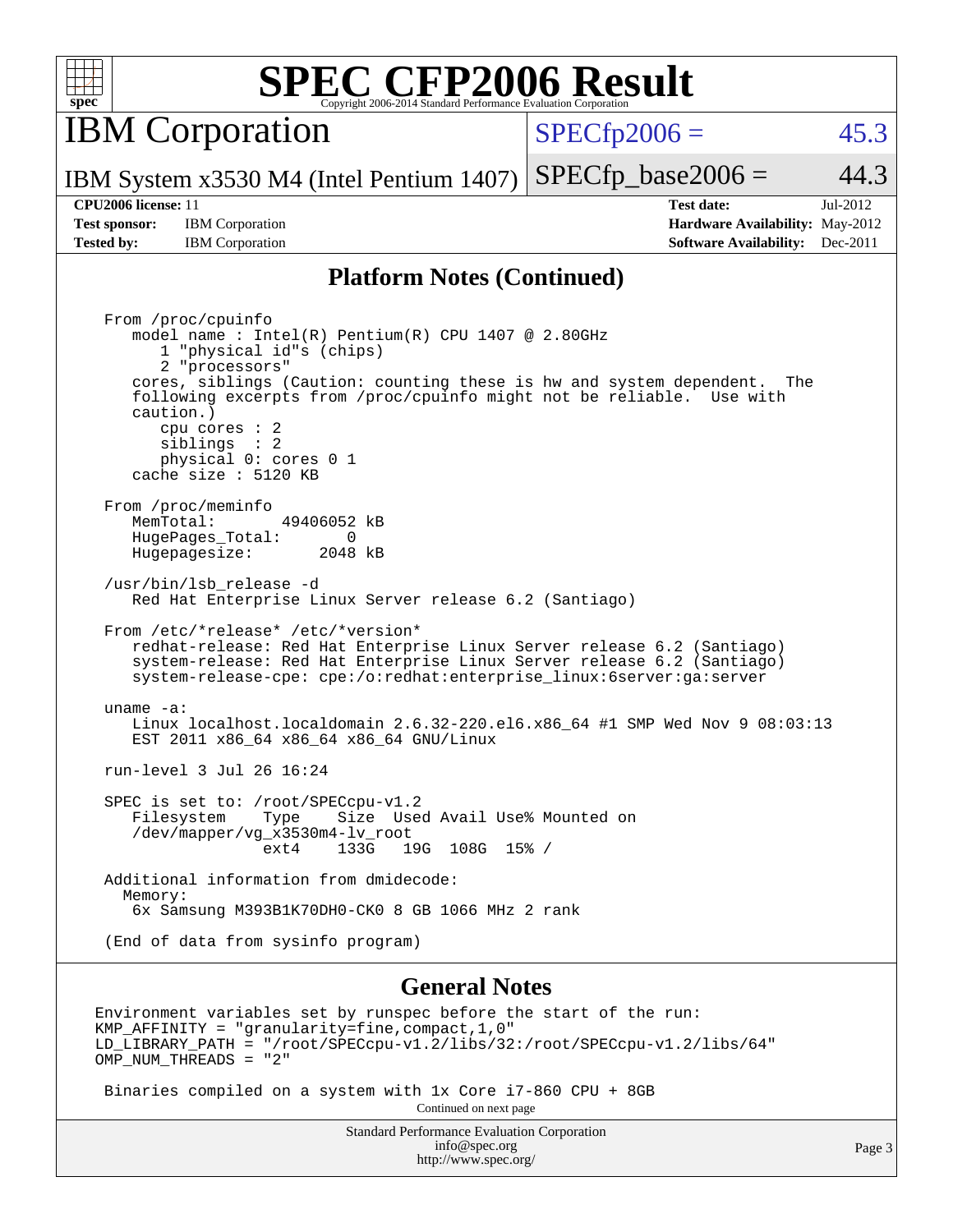

## IBM Corporation

 $SPECTp2006 = 45.3$ 

IBM System x3530 M4 (Intel Pentium 1407)  $SPECfp\_base2006 = 44.3$ 

**[Test sponsor:](http://www.spec.org/auto/cpu2006/Docs/result-fields.html#Testsponsor)** IBM Corporation **[Hardware Availability:](http://www.spec.org/auto/cpu2006/Docs/result-fields.html#HardwareAvailability)** May-2012 **[Tested by:](http://www.spec.org/auto/cpu2006/Docs/result-fields.html#Testedby)** IBM Corporation **[Software Availability:](http://www.spec.org/auto/cpu2006/Docs/result-fields.html#SoftwareAvailability)** Dec-2011

**[CPU2006 license:](http://www.spec.org/auto/cpu2006/Docs/result-fields.html#CPU2006license)** 11 **[Test date:](http://www.spec.org/auto/cpu2006/Docs/result-fields.html#Testdate)** Jul-2012

#### **[General Notes \(Continued\)](http://www.spec.org/auto/cpu2006/Docs/result-fields.html#GeneralNotes)**

 memory using RHEL5.5 Transparent Huge Pages enabled with: echo always > /sys/kernel/mm/redhat\_transparent\_hugepage/enabled

## **[Base Compiler Invocation](http://www.spec.org/auto/cpu2006/Docs/result-fields.html#BaseCompilerInvocation)**

[C benchmarks](http://www.spec.org/auto/cpu2006/Docs/result-fields.html#Cbenchmarks):  $\text{icc}$   $-\text{m64}$ 

[C++ benchmarks:](http://www.spec.org/auto/cpu2006/Docs/result-fields.html#CXXbenchmarks) [icpc -m64](http://www.spec.org/cpu2006/results/res2012q3/cpu2006-20120806-24053.flags.html#user_CXXbase_intel_icpc_64bit_bedb90c1146cab66620883ef4f41a67e)

[Fortran benchmarks](http://www.spec.org/auto/cpu2006/Docs/result-fields.html#Fortranbenchmarks): [ifort -m64](http://www.spec.org/cpu2006/results/res2012q3/cpu2006-20120806-24053.flags.html#user_FCbase_intel_ifort_64bit_ee9d0fb25645d0210d97eb0527dcc06e)

[Benchmarks using both Fortran and C](http://www.spec.org/auto/cpu2006/Docs/result-fields.html#BenchmarksusingbothFortranandC): [icc -m64](http://www.spec.org/cpu2006/results/res2012q3/cpu2006-20120806-24053.flags.html#user_CC_FCbase_intel_icc_64bit_0b7121f5ab7cfabee23d88897260401c) [ifort -m64](http://www.spec.org/cpu2006/results/res2012q3/cpu2006-20120806-24053.flags.html#user_CC_FCbase_intel_ifort_64bit_ee9d0fb25645d0210d97eb0527dcc06e)

## **[Base Portability Flags](http://www.spec.org/auto/cpu2006/Docs/result-fields.html#BasePortabilityFlags)**

| 410.bwaves: -DSPEC CPU LP64                                    |  |
|----------------------------------------------------------------|--|
| 416.gamess: -DSPEC_CPU_LP64                                    |  |
| 433.milc: -DSPEC CPU LP64                                      |  |
| 434.zeusmp: -DSPEC_CPU_LP64                                    |  |
| 435.gromacs: -DSPEC_CPU_LP64 -nofor_main                       |  |
| 436.cactusADM: -DSPEC CPU LP64 -nofor main                     |  |
| 437.leslie3d: -DSPEC CPU LP64                                  |  |
| 444.namd: -DSPEC CPU LP64                                      |  |
| 447.dealII: -DSPEC CPU LP64                                    |  |
| 450.soplex: -DSPEC_CPU_LP64                                    |  |
| 453.povray: -DSPEC_CPU_LP64                                    |  |
| 454.calculix: - DSPEC CPU LP64 - nofor main                    |  |
| 459.GemsFDTD: - DSPEC_CPU LP64                                 |  |
| 465.tonto: - DSPEC CPU LP64                                    |  |
| 470.1bm: -DSPEC CPU LP64                                       |  |
| 481.wrf: -DSPEC_CPU_LP64 -DSPEC_CPU_CASE_FLAG -DSPEC_CPU_LINUX |  |
| 482.sphinx3: -DSPEC_CPU_LP64                                   |  |

### **[Base Optimization Flags](http://www.spec.org/auto/cpu2006/Docs/result-fields.html#BaseOptimizationFlags)**

[C benchmarks](http://www.spec.org/auto/cpu2006/Docs/result-fields.html#Cbenchmarks): [-xAVX](http://www.spec.org/cpu2006/results/res2012q3/cpu2006-20120806-24053.flags.html#user_CCbase_f-xAVX) [-ipo](http://www.spec.org/cpu2006/results/res2012q3/cpu2006-20120806-24053.flags.html#user_CCbase_f-ipo) [-O3](http://www.spec.org/cpu2006/results/res2012q3/cpu2006-20120806-24053.flags.html#user_CCbase_f-O3) [-no-prec-div](http://www.spec.org/cpu2006/results/res2012q3/cpu2006-20120806-24053.flags.html#user_CCbase_f-no-prec-div) [-static](http://www.spec.org/cpu2006/results/res2012q3/cpu2006-20120806-24053.flags.html#user_CCbase_f-static) [-parallel](http://www.spec.org/cpu2006/results/res2012q3/cpu2006-20120806-24053.flags.html#user_CCbase_f-parallel) [-opt-prefetch](http://www.spec.org/cpu2006/results/res2012q3/cpu2006-20120806-24053.flags.html#user_CCbase_f-opt-prefetch) [-ansi-alias](http://www.spec.org/cpu2006/results/res2012q3/cpu2006-20120806-24053.flags.html#user_CCbase_f-ansi-alias)

[C++ benchmarks:](http://www.spec.org/auto/cpu2006/Docs/result-fields.html#CXXbenchmarks)

[-xAVX](http://www.spec.org/cpu2006/results/res2012q3/cpu2006-20120806-24053.flags.html#user_CXXbase_f-xAVX) [-ipo](http://www.spec.org/cpu2006/results/res2012q3/cpu2006-20120806-24053.flags.html#user_CXXbase_f-ipo) [-O3](http://www.spec.org/cpu2006/results/res2012q3/cpu2006-20120806-24053.flags.html#user_CXXbase_f-O3) [-no-prec-div](http://www.spec.org/cpu2006/results/res2012q3/cpu2006-20120806-24053.flags.html#user_CXXbase_f-no-prec-div) [-static](http://www.spec.org/cpu2006/results/res2012q3/cpu2006-20120806-24053.flags.html#user_CXXbase_f-static) [-opt-prefetch](http://www.spec.org/cpu2006/results/res2012q3/cpu2006-20120806-24053.flags.html#user_CXXbase_f-opt-prefetch) [-ansi-alias](http://www.spec.org/cpu2006/results/res2012q3/cpu2006-20120806-24053.flags.html#user_CXXbase_f-ansi-alias)

Continued on next page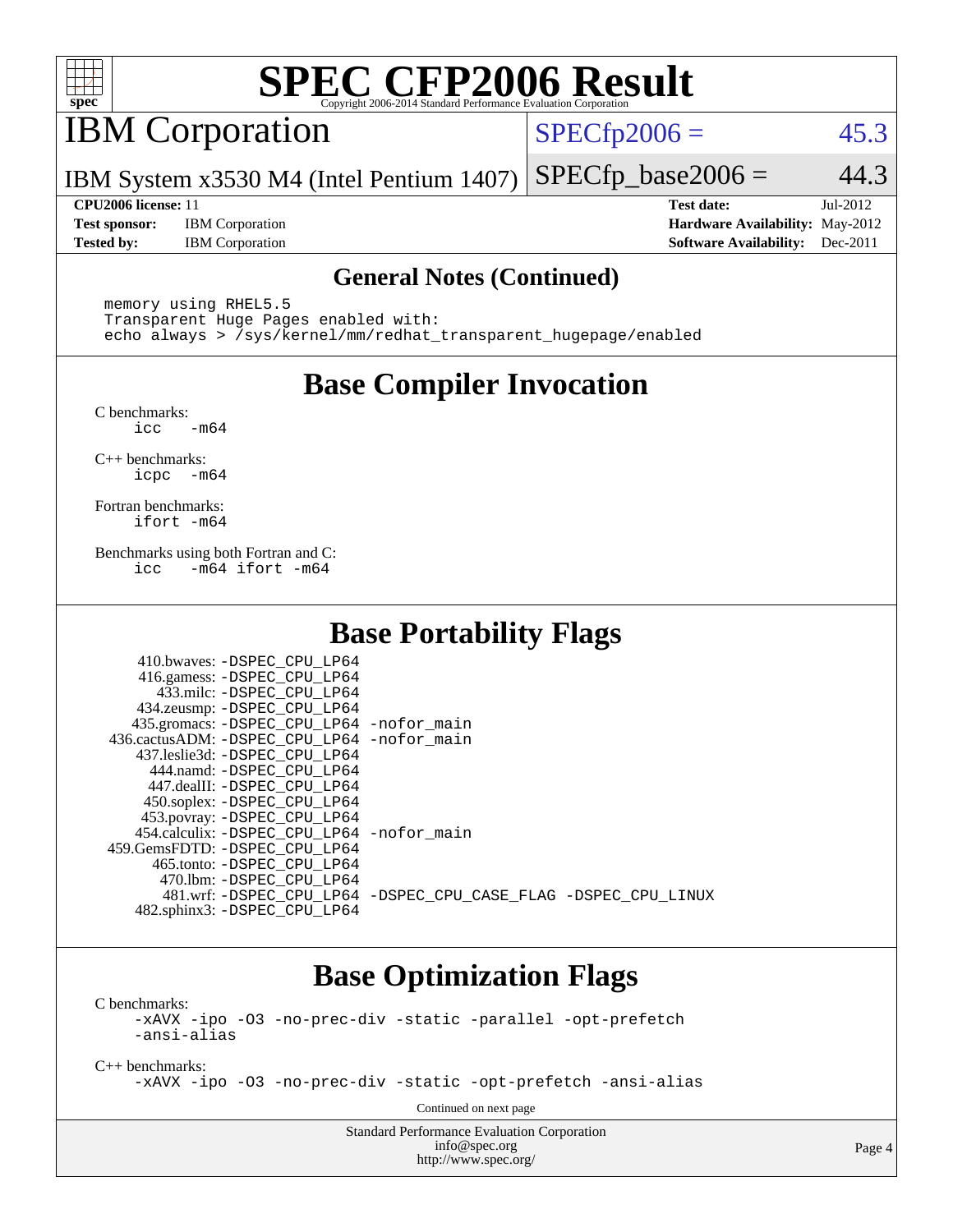

**IBM** Corporation

 $SPECfp2006 = 45.3$  $SPECfp2006 = 45.3$ 

IBM System x3530 M4 (Intel Pentium 1407)  $SPECTp\_base2006 = 44.3$ 

**[Test sponsor:](http://www.spec.org/auto/cpu2006/Docs/result-fields.html#Testsponsor)** IBM Corporation **[Hardware Availability:](http://www.spec.org/auto/cpu2006/Docs/result-fields.html#HardwareAvailability)** May-2012 **[Tested by:](http://www.spec.org/auto/cpu2006/Docs/result-fields.html#Testedby)** IBM Corporation **[Software Availability:](http://www.spec.org/auto/cpu2006/Docs/result-fields.html#SoftwareAvailability)** Dec-2011

**[CPU2006 license:](http://www.spec.org/auto/cpu2006/Docs/result-fields.html#CPU2006license)** 11 **[Test date:](http://www.spec.org/auto/cpu2006/Docs/result-fields.html#Testdate)** Jul-2012

## **[Base Optimization Flags \(Continued\)](http://www.spec.org/auto/cpu2006/Docs/result-fields.html#BaseOptimizationFlags)**

[Fortran benchmarks](http://www.spec.org/auto/cpu2006/Docs/result-fields.html#Fortranbenchmarks):

[-xAVX](http://www.spec.org/cpu2006/results/res2012q3/cpu2006-20120806-24053.flags.html#user_FCbase_f-xAVX) [-ipo](http://www.spec.org/cpu2006/results/res2012q3/cpu2006-20120806-24053.flags.html#user_FCbase_f-ipo) [-O3](http://www.spec.org/cpu2006/results/res2012q3/cpu2006-20120806-24053.flags.html#user_FCbase_f-O3) [-no-prec-div](http://www.spec.org/cpu2006/results/res2012q3/cpu2006-20120806-24053.flags.html#user_FCbase_f-no-prec-div) [-static](http://www.spec.org/cpu2006/results/res2012q3/cpu2006-20120806-24053.flags.html#user_FCbase_f-static) [-parallel](http://www.spec.org/cpu2006/results/res2012q3/cpu2006-20120806-24053.flags.html#user_FCbase_f-parallel) [-opt-prefetch](http://www.spec.org/cpu2006/results/res2012q3/cpu2006-20120806-24053.flags.html#user_FCbase_f-opt-prefetch)

[Benchmarks using both Fortran and C](http://www.spec.org/auto/cpu2006/Docs/result-fields.html#BenchmarksusingbothFortranandC):

[-xAVX](http://www.spec.org/cpu2006/results/res2012q3/cpu2006-20120806-24053.flags.html#user_CC_FCbase_f-xAVX) [-ipo](http://www.spec.org/cpu2006/results/res2012q3/cpu2006-20120806-24053.flags.html#user_CC_FCbase_f-ipo) [-O3](http://www.spec.org/cpu2006/results/res2012q3/cpu2006-20120806-24053.flags.html#user_CC_FCbase_f-O3) [-no-prec-div](http://www.spec.org/cpu2006/results/res2012q3/cpu2006-20120806-24053.flags.html#user_CC_FCbase_f-no-prec-div) [-static](http://www.spec.org/cpu2006/results/res2012q3/cpu2006-20120806-24053.flags.html#user_CC_FCbase_f-static) [-parallel](http://www.spec.org/cpu2006/results/res2012q3/cpu2006-20120806-24053.flags.html#user_CC_FCbase_f-parallel) [-opt-prefetch](http://www.spec.org/cpu2006/results/res2012q3/cpu2006-20120806-24053.flags.html#user_CC_FCbase_f-opt-prefetch) [-ansi-alias](http://www.spec.org/cpu2006/results/res2012q3/cpu2006-20120806-24053.flags.html#user_CC_FCbase_f-ansi-alias)

**[Peak Compiler Invocation](http://www.spec.org/auto/cpu2006/Docs/result-fields.html#PeakCompilerInvocation)**

[C benchmarks](http://www.spec.org/auto/cpu2006/Docs/result-fields.html#Cbenchmarks):  $\text{icc}$  -m64

[C++ benchmarks:](http://www.spec.org/auto/cpu2006/Docs/result-fields.html#CXXbenchmarks) [icpc -m64](http://www.spec.org/cpu2006/results/res2012q3/cpu2006-20120806-24053.flags.html#user_CXXpeak_intel_icpc_64bit_bedb90c1146cab66620883ef4f41a67e)

[Fortran benchmarks](http://www.spec.org/auto/cpu2006/Docs/result-fields.html#Fortranbenchmarks): [ifort -m64](http://www.spec.org/cpu2006/results/res2012q3/cpu2006-20120806-24053.flags.html#user_FCpeak_intel_ifort_64bit_ee9d0fb25645d0210d97eb0527dcc06e)

[Benchmarks using both Fortran and C](http://www.spec.org/auto/cpu2006/Docs/result-fields.html#BenchmarksusingbothFortranandC): [icc -m64](http://www.spec.org/cpu2006/results/res2012q3/cpu2006-20120806-24053.flags.html#user_CC_FCpeak_intel_icc_64bit_0b7121f5ab7cfabee23d88897260401c) [ifort -m64](http://www.spec.org/cpu2006/results/res2012q3/cpu2006-20120806-24053.flags.html#user_CC_FCpeak_intel_ifort_64bit_ee9d0fb25645d0210d97eb0527dcc06e)

### **[Peak Portability Flags](http://www.spec.org/auto/cpu2006/Docs/result-fields.html#PeakPortabilityFlags)**

Same as Base Portability Flags

### **[Peak Optimization Flags](http://www.spec.org/auto/cpu2006/Docs/result-fields.html#PeakOptimizationFlags)**

[C benchmarks](http://www.spec.org/auto/cpu2006/Docs/result-fields.html#Cbenchmarks):

 433.milc: [-xAVX](http://www.spec.org/cpu2006/results/res2012q3/cpu2006-20120806-24053.flags.html#user_peakPASS2_CFLAGSPASS2_LDFLAGS433_milc_f-xAVX)(pass 2) [-prof-gen](http://www.spec.org/cpu2006/results/res2012q3/cpu2006-20120806-24053.flags.html#user_peakPASS1_CFLAGSPASS1_LDFLAGS433_milc_prof_gen_e43856698f6ca7b7e442dfd80e94a8fc)(pass 1) [-ipo](http://www.spec.org/cpu2006/results/res2012q3/cpu2006-20120806-24053.flags.html#user_peakPASS2_CFLAGSPASS2_LDFLAGS433_milc_f-ipo)(pass 2) [-O3](http://www.spec.org/cpu2006/results/res2012q3/cpu2006-20120806-24053.flags.html#user_peakPASS2_CFLAGSPASS2_LDFLAGS433_milc_f-O3)(pass 2) [-no-prec-div](http://www.spec.org/cpu2006/results/res2012q3/cpu2006-20120806-24053.flags.html#user_peakPASS2_CFLAGSPASS2_LDFLAGS433_milc_f-no-prec-div)(pass 2) [-prof-use](http://www.spec.org/cpu2006/results/res2012q3/cpu2006-20120806-24053.flags.html#user_peakPASS2_CFLAGSPASS2_LDFLAGS433_milc_prof_use_bccf7792157ff70d64e32fe3e1250b55)(pass 2) [-static](http://www.spec.org/cpu2006/results/res2012q3/cpu2006-20120806-24053.flags.html#user_peakOPTIMIZE433_milc_f-static) [-auto-ilp32](http://www.spec.org/cpu2006/results/res2012q3/cpu2006-20120806-24053.flags.html#user_peakCOPTIMIZE433_milc_f-auto-ilp32) [-ansi-alias](http://www.spec.org/cpu2006/results/res2012q3/cpu2006-20120806-24053.flags.html#user_peakCOPTIMIZE433_milc_f-ansi-alias)

 $470.$ lbm: basepeak = yes

 482.sphinx3: [-xAVX](http://www.spec.org/cpu2006/results/res2012q3/cpu2006-20120806-24053.flags.html#user_peakOPTIMIZE482_sphinx3_f-xAVX) [-ipo](http://www.spec.org/cpu2006/results/res2012q3/cpu2006-20120806-24053.flags.html#user_peakOPTIMIZE482_sphinx3_f-ipo) [-O3](http://www.spec.org/cpu2006/results/res2012q3/cpu2006-20120806-24053.flags.html#user_peakOPTIMIZE482_sphinx3_f-O3) [-no-prec-div](http://www.spec.org/cpu2006/results/res2012q3/cpu2006-20120806-24053.flags.html#user_peakOPTIMIZE482_sphinx3_f-no-prec-div) [-unroll2](http://www.spec.org/cpu2006/results/res2012q3/cpu2006-20120806-24053.flags.html#user_peakCOPTIMIZE482_sphinx3_f-unroll_784dae83bebfb236979b41d2422d7ec2) [-ansi-alias](http://www.spec.org/cpu2006/results/res2012q3/cpu2006-20120806-24053.flags.html#user_peakCOPTIMIZE482_sphinx3_f-ansi-alias) [-parallel](http://www.spec.org/cpu2006/results/res2012q3/cpu2006-20120806-24053.flags.html#user_peakCOPTIMIZE482_sphinx3_f-parallel)

[C++ benchmarks:](http://www.spec.org/auto/cpu2006/Docs/result-fields.html#CXXbenchmarks)

```
 444.namd: -xAVX(pass 2) -prof-gen(pass 1) -ipo(pass 2) -O3(pass 2)
         -no-prec-div(pass 2) -prof-use(pass 2) -fno-alias
         -auto-ilp32
```
Continued on next page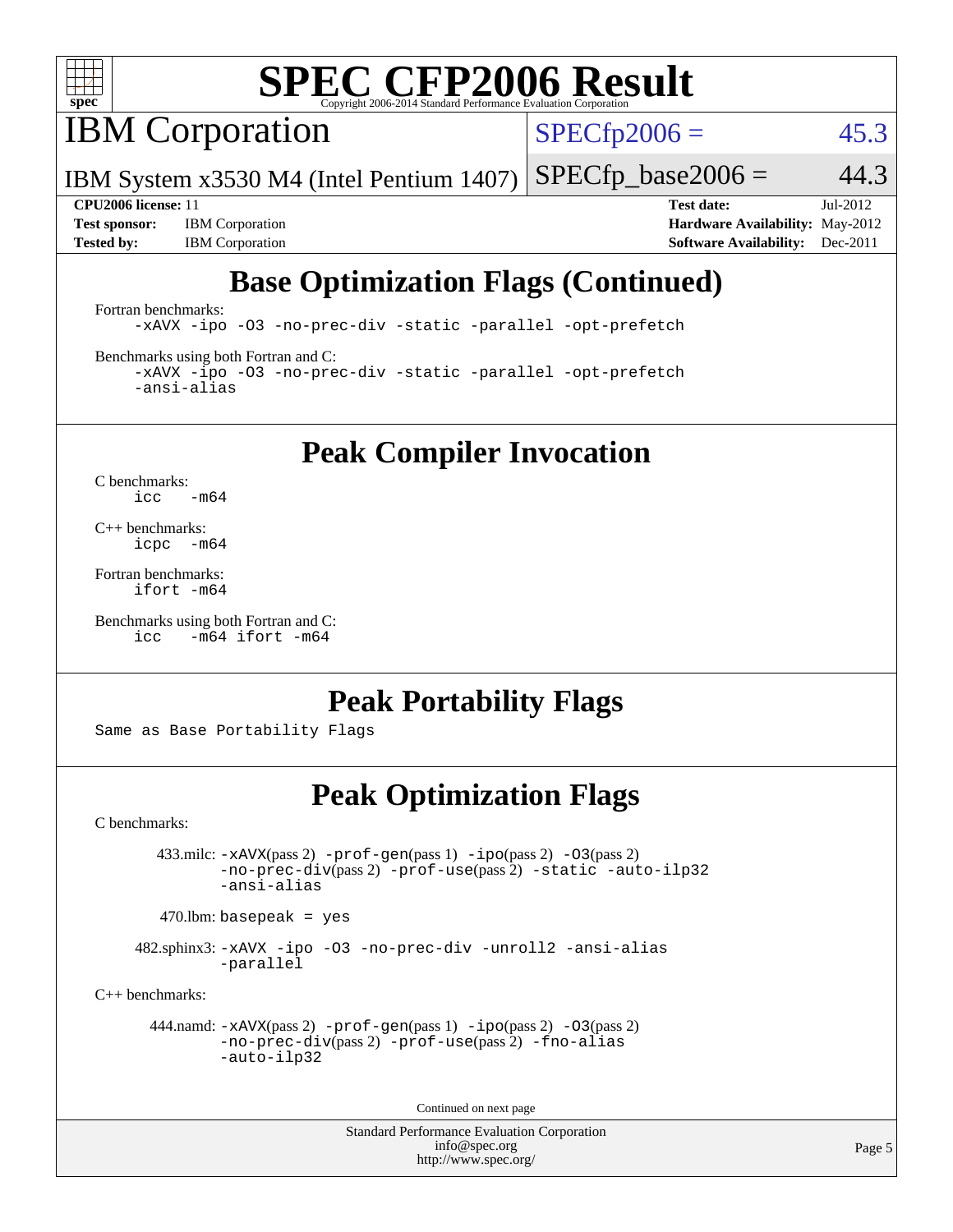

IBM Corporation

 $SPECTp2006 = 45.3$ 

IBM System x3530 M4 (Intel Pentium 1407)  $SPECTp\_base2006 = 44.3$ 

**[Test sponsor:](http://www.spec.org/auto/cpu2006/Docs/result-fields.html#Testsponsor)** IBM Corporation **[Hardware Availability:](http://www.spec.org/auto/cpu2006/Docs/result-fields.html#HardwareAvailability)** May-2012 **[Tested by:](http://www.spec.org/auto/cpu2006/Docs/result-fields.html#Testedby)** IBM Corporation **[Software Availability:](http://www.spec.org/auto/cpu2006/Docs/result-fields.html#SoftwareAvailability)** Dec-2011

**[CPU2006 license:](http://www.spec.org/auto/cpu2006/Docs/result-fields.html#CPU2006license)** 11 **[Test date:](http://www.spec.org/auto/cpu2006/Docs/result-fields.html#Testdate)** Jul-2012

## **[Peak Optimization Flags \(Continued\)](http://www.spec.org/auto/cpu2006/Docs/result-fields.html#PeakOptimizationFlags)**

```
 447.dealII: basepeak = yes
       450.soplex: basepeak = yes
     453.povray: -xAVX(pass 2) -prof-gen(pass 1) -ipo(pass 2) -03(pass 2)
               -no-prec-div(pass 2) -prof-use(pass 2) -unroll4 -ansi-alias
Fortran benchmarks: 
      410.bwaves: -xAVX -ipo -O3 -no-prec-div -opt-prefetch -parallel
               -static
      416.gamess: -xAVX(pass 2) -prof-gen(pass 1) -ipo(pass 2) -O3(pass 2)
               -no-prec-div(pass 2) -prof-use(pass 2) -unroll2
               -inline-level=0 -scalar-rep- -static
      434.zeusmp: basepeak = yes
      437.leslie3d: basepeak = yes
  459.GemsFDTD: -xAVX(pass 2) -prof-gen(pass 1) -ipo(pass 2) -O3(pass 2)
               -no-prec-div(pass 2) -prof-use(pass 2) -unroll2
               -inline-level=0 -opt-prefetch -parallel
        465.tonto: -xAVX(pass 2) -prof-gen(pass 1) -ipo(pass 2) -O3(pass 2)
               -no-prec-div(pass 2) -prof-use(pass 2) -inline-calloc
               -opt-malloc-options=3-auto-unroll4
Benchmarks using both Fortran and C: 
     435.gromacs: basepeak = yes
 436.cactusADM:basepeak = yes 454.calculix: -xAVX -ipo -O3 -no-prec-div -auto-ilp32 -ansi-alias
        481 \text{.m}: basepeak = yes
```
The flags files that were used to format this result can be browsed at <http://www.spec.org/cpu2006/flags/Intel-ic12.1-official-linux64.20111122.html> <http://www.spec.org/cpu2006/flags/IBM-Platform-Flags-V1.2-SNB-C.html>

You can also download the XML flags sources by saving the following links: <http://www.spec.org/cpu2006/flags/Intel-ic12.1-official-linux64.20111122.xml> <http://www.spec.org/cpu2006/flags/IBM-Platform-Flags-V1.2-SNB-C.xml>